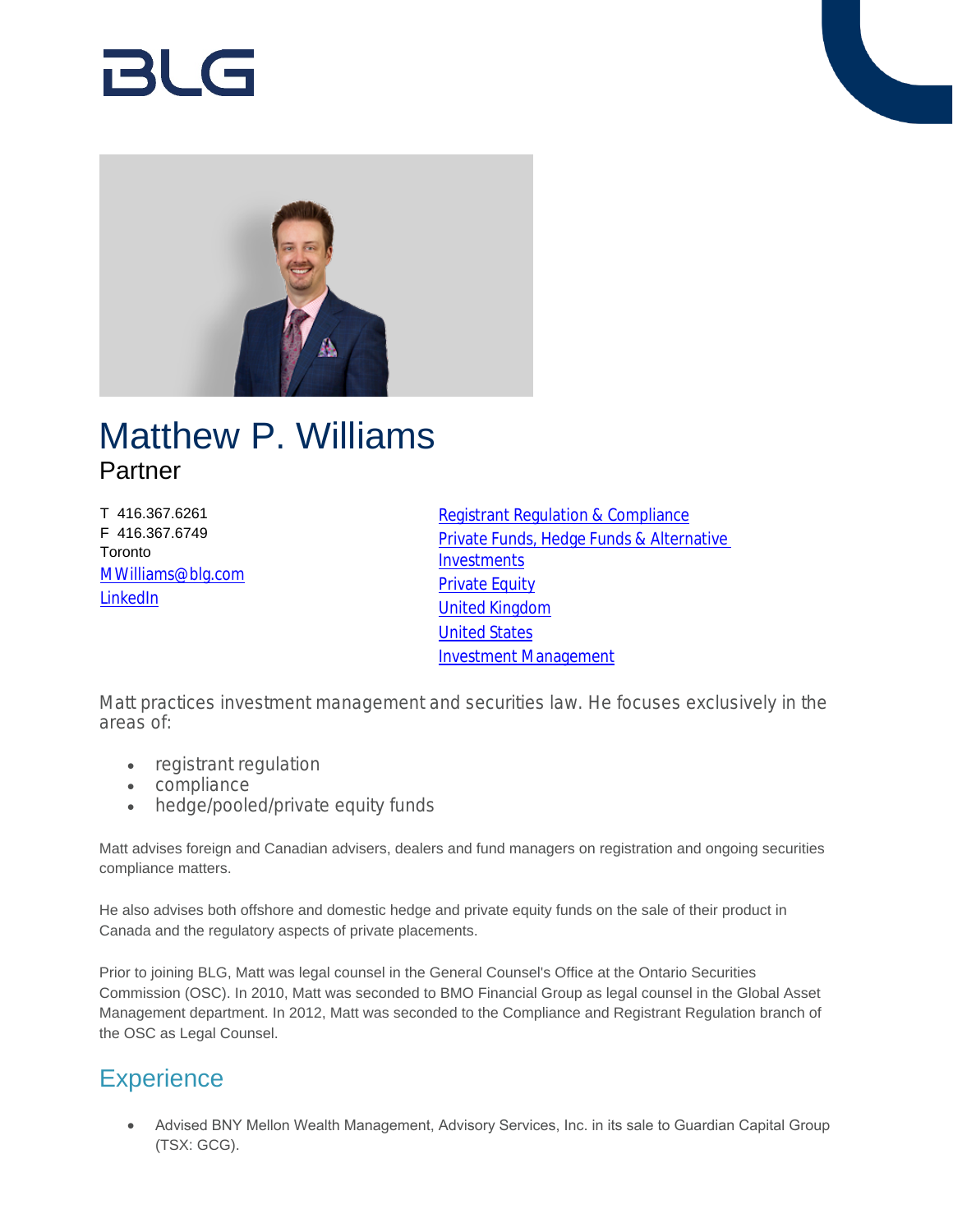# 151 (s

- Advises both foreign and domestic entities on all matters relating to asset management, private placements and securities compliance in Canada.
- Obtains registrations for foreign and domestic advisers, dealers and fund managers, from start-up hedge funds to global asset managers with over a trillion dollars in AUM.
- Acts in all aspects of the formation, organization and maintenance of hedge funds and other pooled fund products, along with their management companies.

# Insights & Events

- The CSA's changes to mandatory registrant regulatory filings are now effective
- Preparing for the new CFR titles and misleading communication requirements
- Regulatory compliance of foreign private equity and hedge funds sales to Canada
- Surging to 2021: BLG's 2020 Vision of the Client-Focused Reforms
- Now the Work Begins "Client Focused" Registrant Reform Rules Published by Canadian Securities **Regulators**
- Monthly Reporting Requirements Still in Effect for Securities Registrants and Exempt Firms under Amended STCS Legislation
- Speaker, "Compliance Refreshers", BLG's Investment Management Group Client Event, November 2018
- Speaker, "CSA's Client-Focused Reforms What does it all mean?", Federation of Mutual Fund Dealers' Education Day, September 2018
- Speaker, "OSC Initiatives: Recent & Future", EVIV Group, September 2018
- Speaker, "CSA Registrant Regulation Proposals: What's Shelved (for now) and What's Supersized", BLG's Investment Management Group Client Event, July 2018
- Speaker, "New Custody Rules Come Into Effect June 2018", BLG's Investment Management Group Client Event, November 2017
- Speaker, "Hot Topics in Canada," National Society of Compliance Professionals 2017 National Meeting, October 2017
- Canadian Securities Regulators Finalize New Requirements for Canadian Registrants
- Speaker, "Canadian Hot Topics You might have a Canadian issue if…", National Society of Compliance Professionals, October 2016
- Speaker, "Changing the Status Quo? Proposed CSA 'Targeted' Reforms on Best Interest Standard", BLG's Investment Management Group Client Event, June 2016
- Speaker, "Exempt Market Dealer Compliance", Strategy Institute 9th Annual Conference on Registrant Regulation, Conduct and Compliance, April 2016
- Speaker, "What to Expect When You're Expecting a Compliance Audit," Alternative Investment Management Association, February 2016
- Author, "So You Have a Canadian Client for Your Funds Now What?" NSCP Currents, the newsletter of the National Society of Compliance Professionals (NSCP), March 2015.
- Author, "Disclosing "Outside Business Activities" OSC Amnesty Deadline Ends March 27, 2015," BLG Investment Management Bulletin, January 2015
- Author, "Significant Amendments to National Instrument 31-103 Finalized," BLG Investment Management Bulletin, October 2014
- Author, "Chapter Three: Registration in Canada," How to Start and Grow a Successful Hedge Fund in Canada, ISI Publications, August 2014 (with Prema Thiele and Laurie Cook)
- Author, "Distributing Hedge Funds in Canada," HFMWeek Magazine, August 2014.